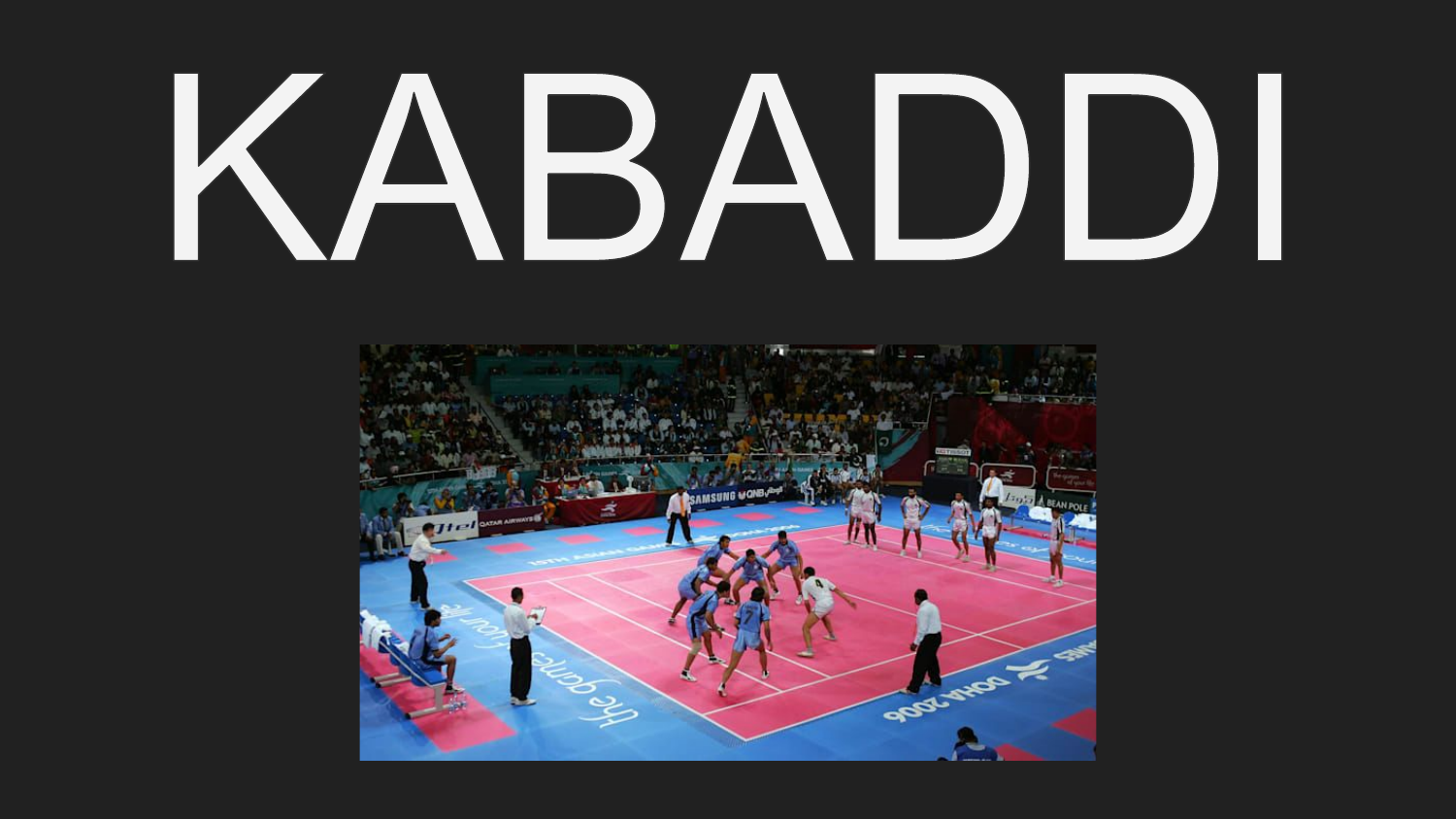# 1. HISTORY

Kabaddi originated in the south India around 4,000 years ago. It was developed for young men to develop their physical strength, self-defence skills, and speed.

But it was to the west in the state of Maharashtra that a standardised version of kabaddi was developed during the early decades of the 20th century.

Kabaddi made it to the 1938 Indian Olympic Games held in Calcutta and the sport began to achieve international recognition. It would be in independent India, once British rule had ended in 1947, that the game became an organised sport.

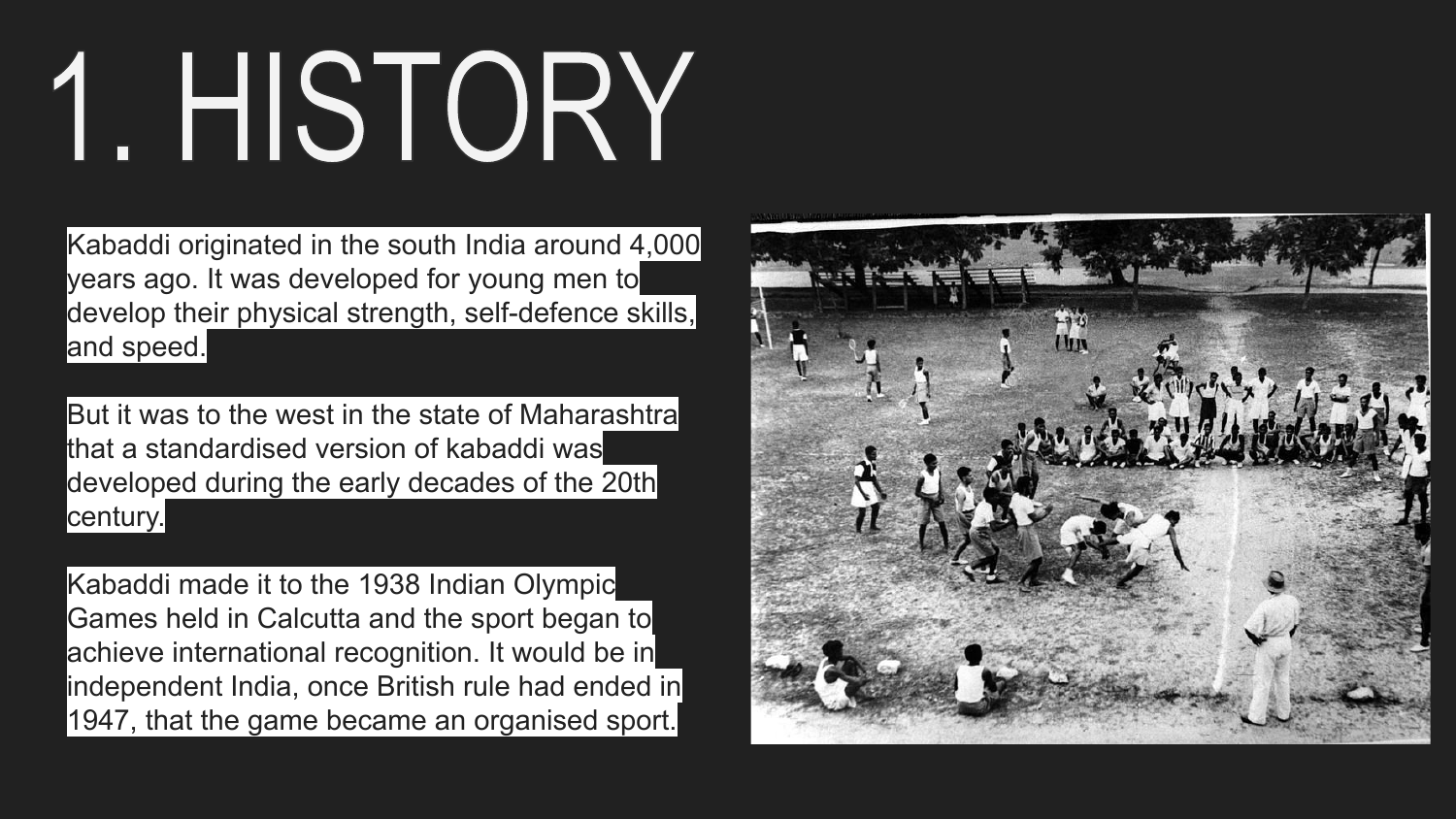#### 2. RULES

- Each team shall consist of no more than 12 players with only 7 taking to the field at any one time.
- The duration of the match is two halves of 20 minutes with a half time break of 5 minutes.
- At the start of a Kabaddi match, there is a coin toss with the winner having the choice as to whether to have the first raid or not. In the second half of the match, the team that did not raid first shall begin the second half with a raid.
- To win a point when raiding, the raider must take a breath and run into the opposition's half and tag one or more members of the opposing team and then return to their own half of the pitch before inhaling again.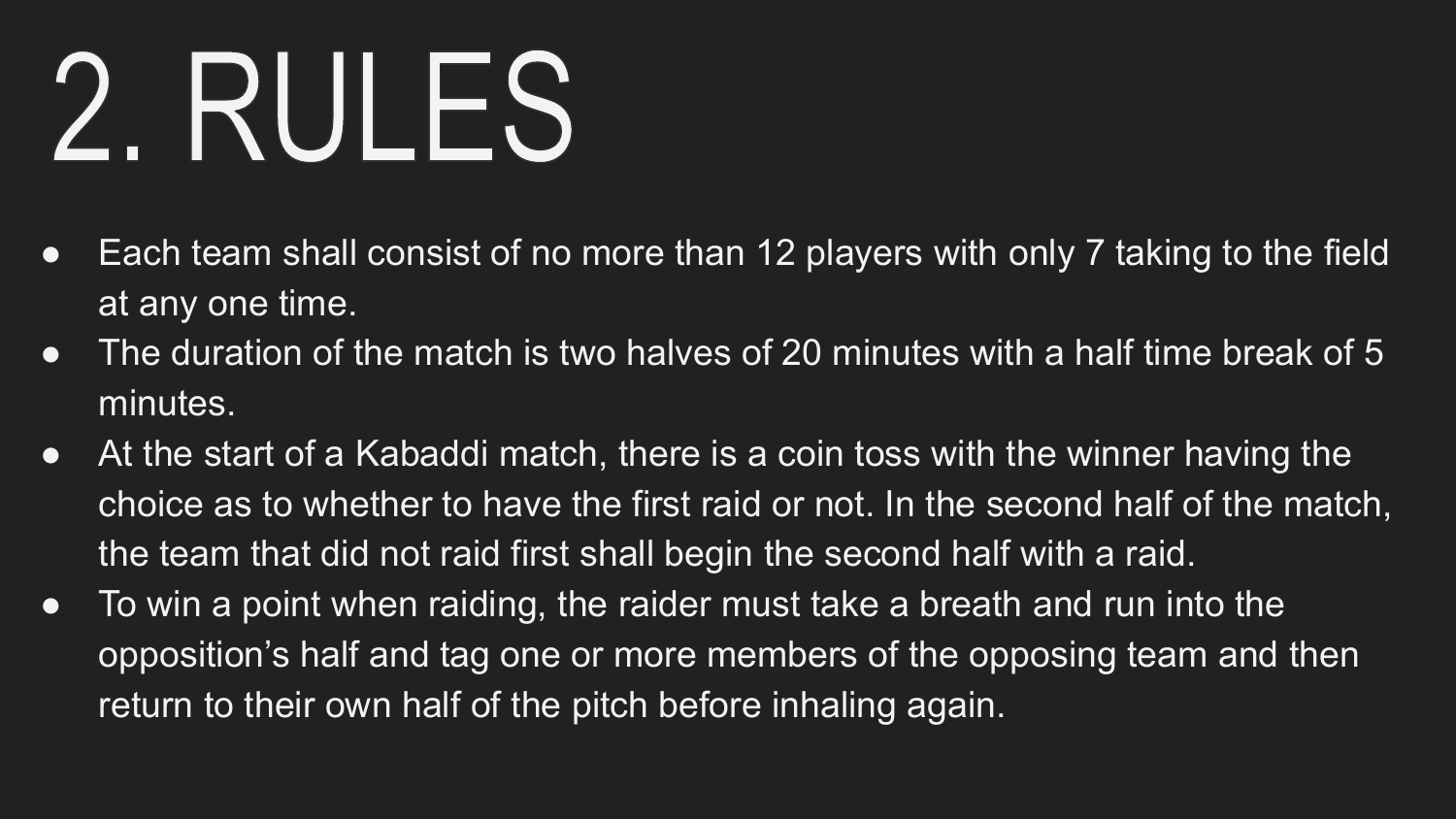- To prove that another breath hasn't been taken, the rider must continue to repeatedly yell the word 'Kabaddi'. Failure to do this, even for just a moment means that the rider must return to their own side of the court without points and the opposite team is awarded a point for a successful defense play.
- The team being raided is defending, and the players must prevent the raiders from tagging them and returning back over the halfway line. Whilst in defence, a team may score a point by successfully preventing the raider returning to their own half after tagging them. Raiders may only be grabbed by their limbs or torso, not by their hair, clothes or anywhere else, and defenders are not permitted to cross the centre line.
- Each team will take turns in raiding and defending. Following halftime, the two teams switch sides of the court and the team who defended first in the first half begin the second half by raiding.
- The game continues in this way until the time is up, the team with the most points at the end of the match is declared the winner.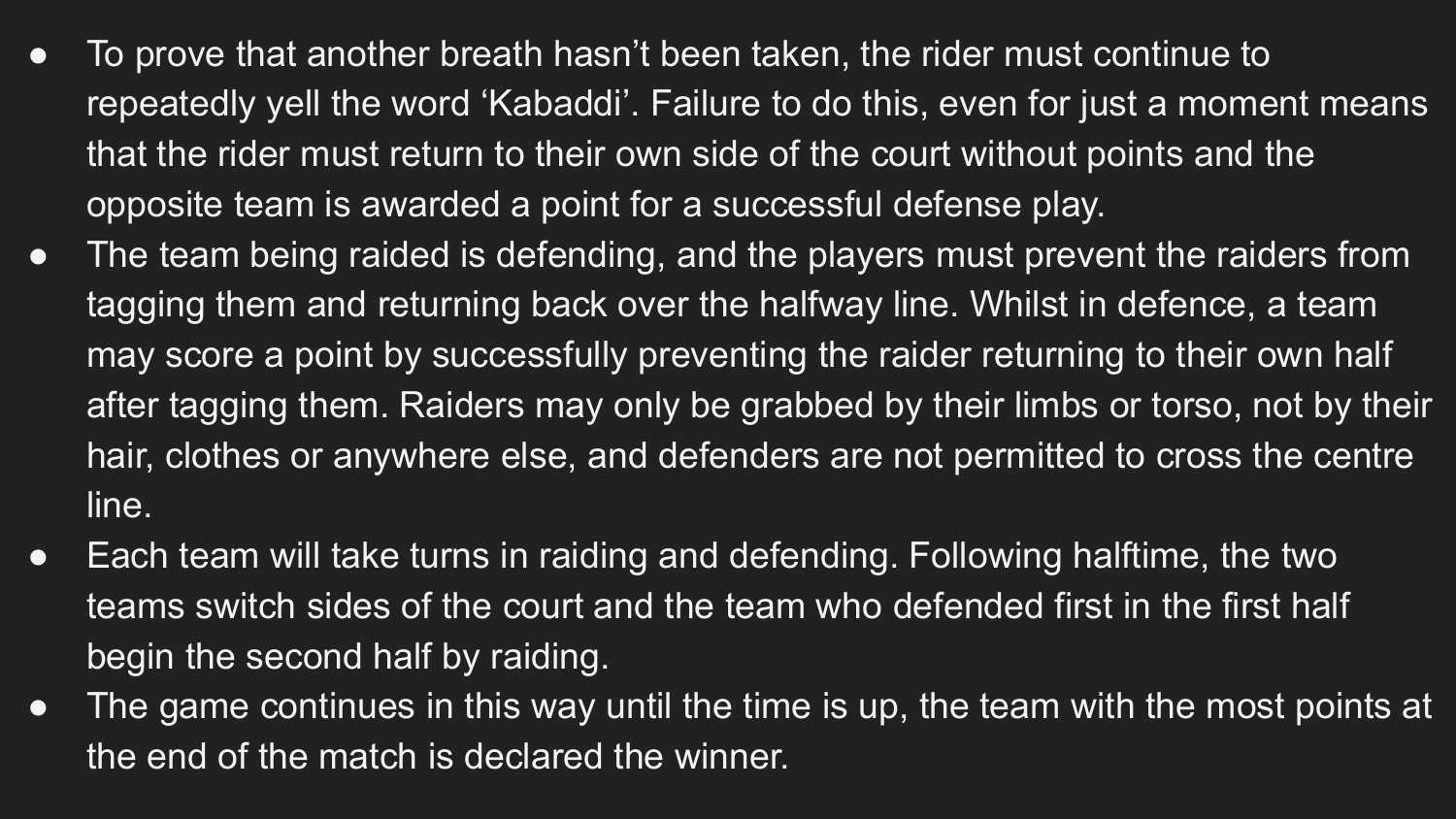# 3. EQUIPMENT

#### Equipment

Kneepads **Shorts** T-shirt **Trainers** 





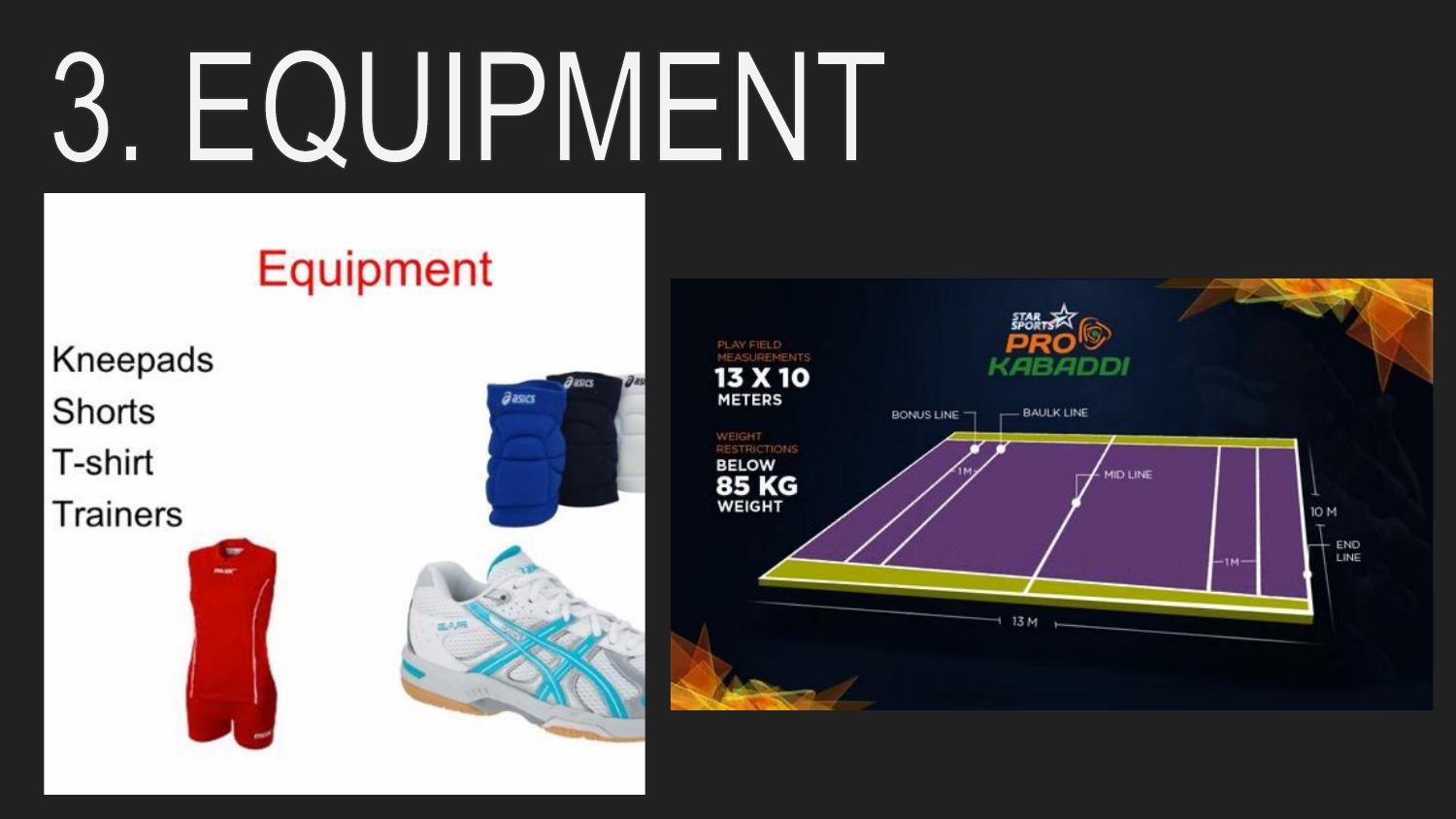### 4. COMPETITION IN INDIA

The **PRO KABADDI LEAGUE (PKL)** is a men's professional Kabaddi league of India. It was launched in 2014. It features 12 teams from 12 different Indian cities.

The League has revolutionised the sport of kabaddi in India with stunning innovations, making it an aspirational sport for players and fans alike.